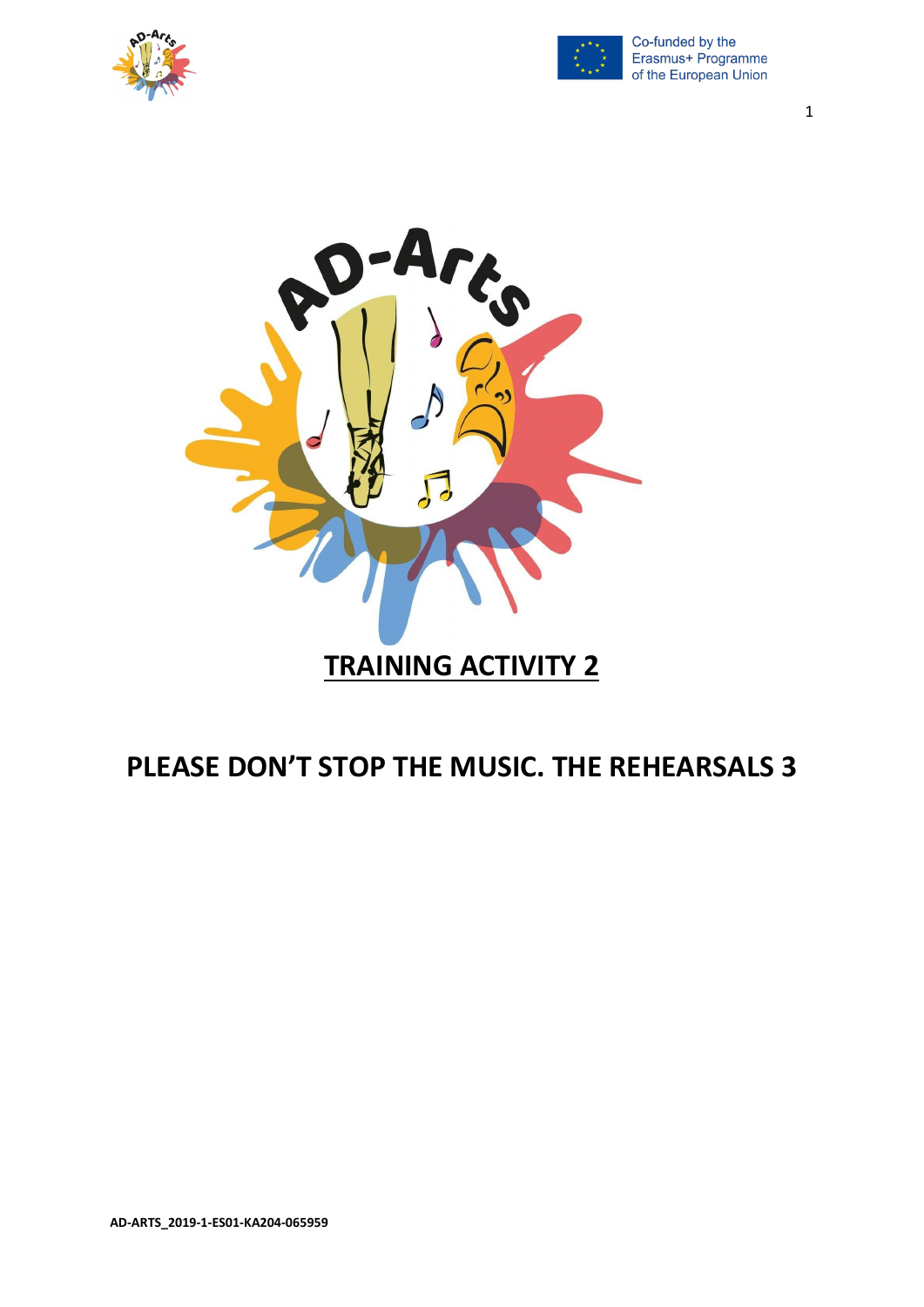



# **Description of the activity**

#### **Objectives:**

- To improve the QoL of PwAD.
- To improve socialization of PwAD.
- Working the dimensions areas through music.
- Activating reminiscence of PwAD.
- Encouraging their personal autonomy.
- Improving interpersonal relationships and their connections.

#### **Participants:**

- People with Mild-Moderate Alzheimer
- Relatives
- Professionals.

#### **Competences to be trained (relatives and professionals):**

- Having an ability to communicate with PwAD.
- Working in a team.
- Ability to deal with difficult or embarrassing situations.
- Knowledge of ICT tools.
- Support by professionals from CATs.
- Knowledge of dementia.
- Maturity and respectful manner.
- Willingness to learn new things about music therapy.

#### **Competences to be trained (People with Mild-Moderate Alzheimer):**

- Motivation and enjoyment
- Expression of emotions

#### **Training contents:** Music Therapy for PwAD

- Impacts on cognitive, behavioral and emotional symptoms.
- Main methodologies and tools to use music as therapy for PwAD.
- Application in domiciliary environments.
- Digital tools to enhance music therapy.

#### **Estimated duration:**

- $\bullet$  F<sub>2F</sub>: 15 hours.
- Online: 9 hours.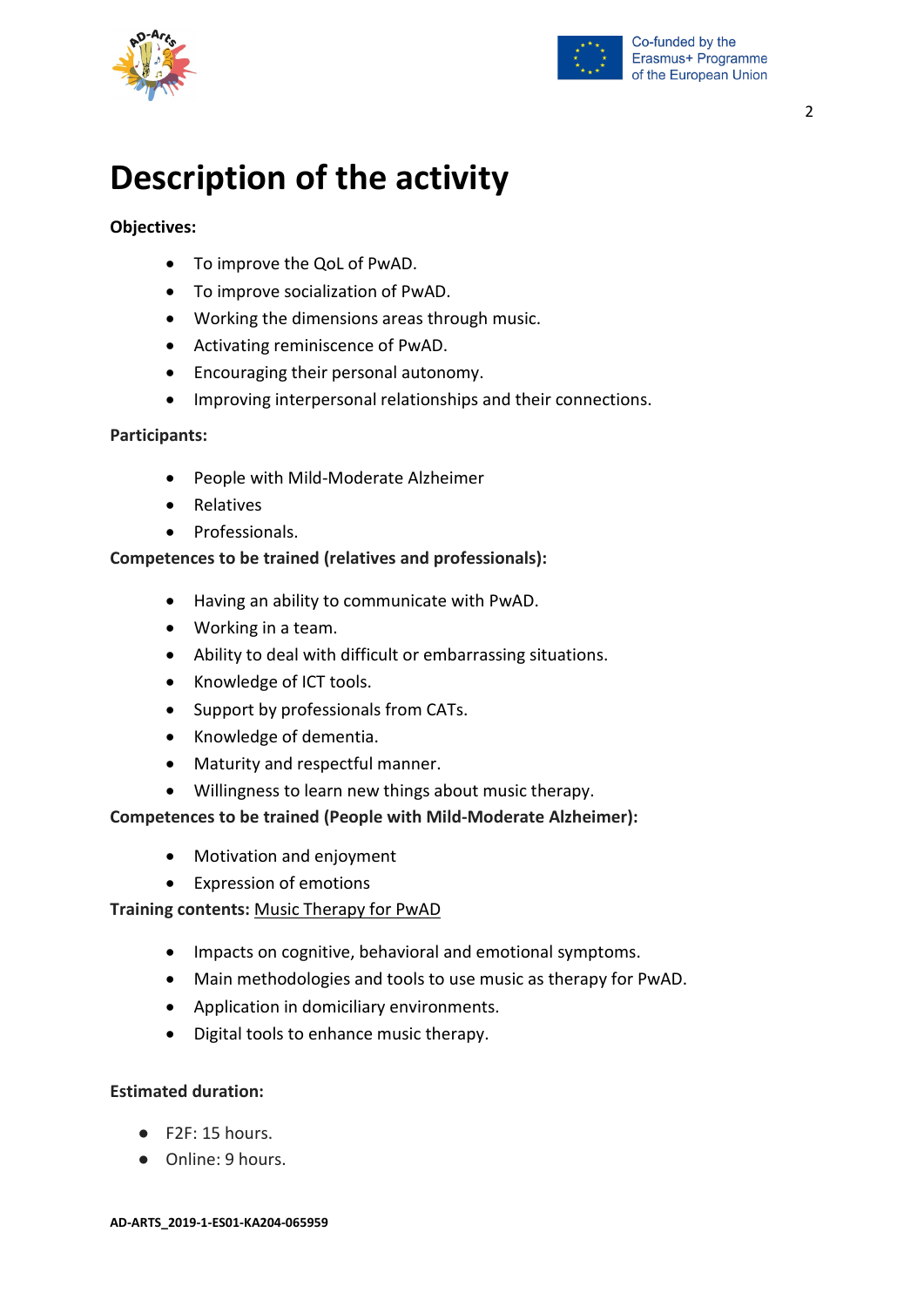



# **Implementation**

| <b>ACTIONS</b>                                        | <b>EXPLANATION, TIMING AND RESOURCES NEEDED</b>                                                                                                                                                                                                                                                                               |
|-------------------------------------------------------|-------------------------------------------------------------------------------------------------------------------------------------------------------------------------------------------------------------------------------------------------------------------------------------------------------------------------------|
| <b>F2F/ONLINE</b>                                     |                                                                                                                                                                                                                                                                                                                               |
| <b>Opening</b>                                        | First of all professional/relative should read guidelines for<br>trainers:                                                                                                                                                                                                                                                    |
|                                                       | How to make PWD cooperate in a Group Dynamic.                                                                                                                                                                                                                                                                                 |
|                                                       | Some ideas on how to prepare the action(s).                                                                                                                                                                                                                                                                                   |
|                                                       | How to communicate with PwD.                                                                                                                                                                                                                                                                                                  |
|                                                       | After that professional/relative starts the activity asking<br>users what the title of the activity evokes or reminds them (a<br>song, an advert, etc) or what they think the activity is about<br>after that carrying out an introduction explaining the activity.<br>The activity consists in looking for music for a show. |
|                                                       | <b>Timing:</b> 30 minutes (30 minutes to read the guidelines).                                                                                                                                                                                                                                                                |
|                                                       | <b>Training Materials and resources:</b>                                                                                                                                                                                                                                                                                      |
|                                                       | Guidelines for trainers: how to make PWD to<br>cooperate in a Group Dynamic.                                                                                                                                                                                                                                                  |
|                                                       | Guidelines for trainers: Some ideas on how to prepare<br>٠<br>the action(s).                                                                                                                                                                                                                                                  |
|                                                       | Guidelines for trainers how to communicate with<br>٠<br>PwD.                                                                                                                                                                                                                                                                  |
|                                                       | Laptop/computer.<br>٠                                                                                                                                                                                                                                                                                                         |
| <b>GD. Creation/Selection of</b><br>the Show's music. | <b>Explanation (what to do)</b>                                                                                                                                                                                                                                                                                               |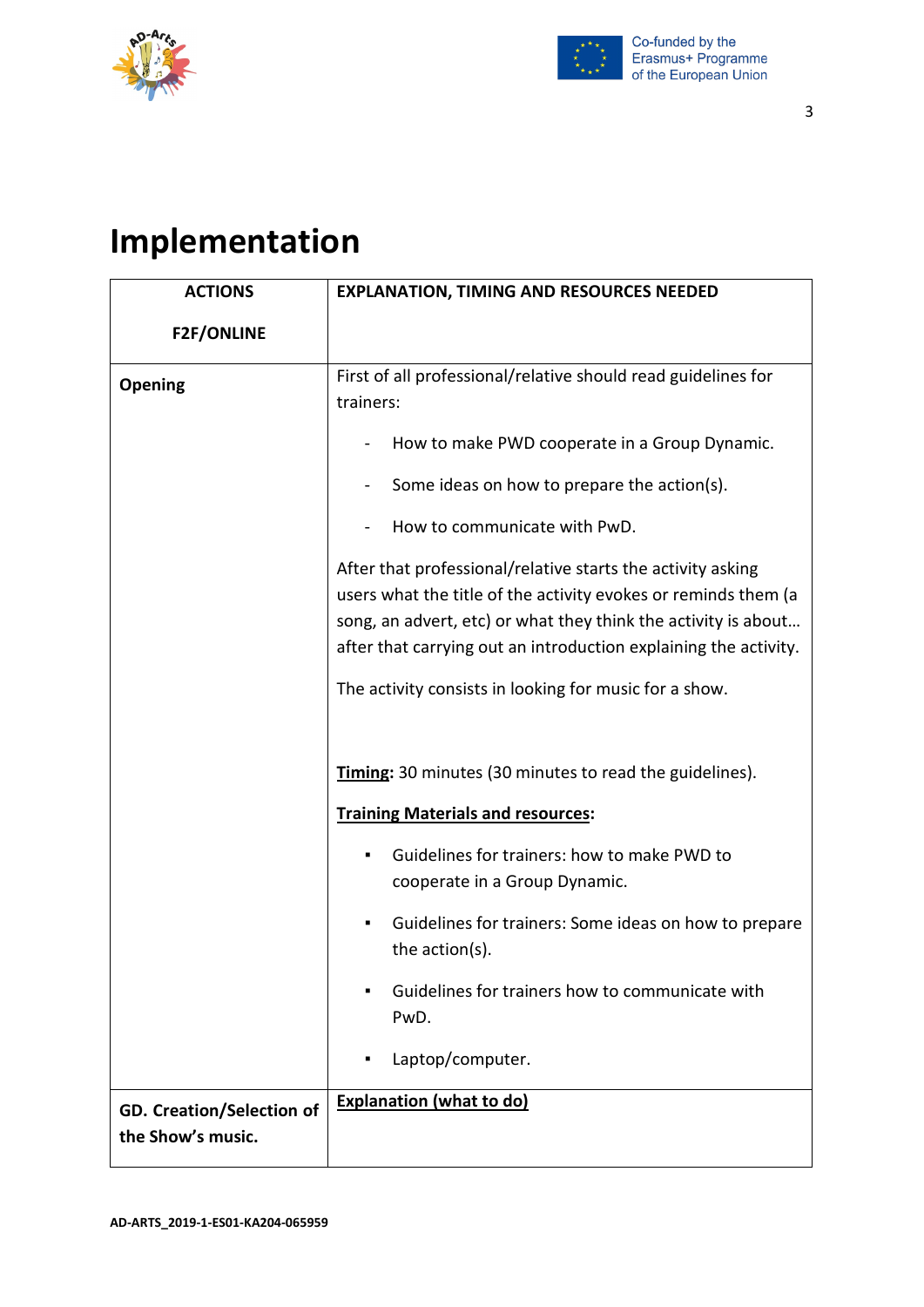



| ❖ Depending on the impairment of the user the                                                                                                                             |
|---------------------------------------------------------------------------------------------------------------------------------------------------------------------------|
| professional/relative could take part more or less in the<br>activities.                                                                                                  |
| Sometimes users need support to make decisions or<br>choose things.                                                                                                       |
| Professional/relative can give them hints and tips to<br>make them easier (see guidelines for trainers: "hints<br>and tips").                                             |
| <b>Timing:</b> 15 minutes (15 minutes to read the guidelines).                                                                                                            |
| <b>Training Materials and resources:</b>                                                                                                                                  |
| Guidelines for trainers: "Hints and tips".                                                                                                                                |
| Laptop/computer.                                                                                                                                                          |
|                                                                                                                                                                           |
| Tell users we could select or create music for a show.<br>❖                                                                                                               |
| This task could carry out following the next steps:                                                                                                                       |
| Explain to users we are going to perform a show and<br>we need music for it.                                                                                              |
| Explain to them we have 3 options: create it, select it or<br>both. And we have to choose one of them.                                                                    |
| Tell them what the options mean.                                                                                                                                          |
| Select music: means that we should think about music<br>like songs that we know, like or remind us of something<br>special and they should be related to the performance. |
| Create music: means that we should invent melodies,<br>rhythms or lyrics for a melody which has already been<br>created.                                                  |
| Mix: means that we could use songs we know and<br>create something new like a melody, rhythm or lyrics.                                                                   |
|                                                                                                                                                                           |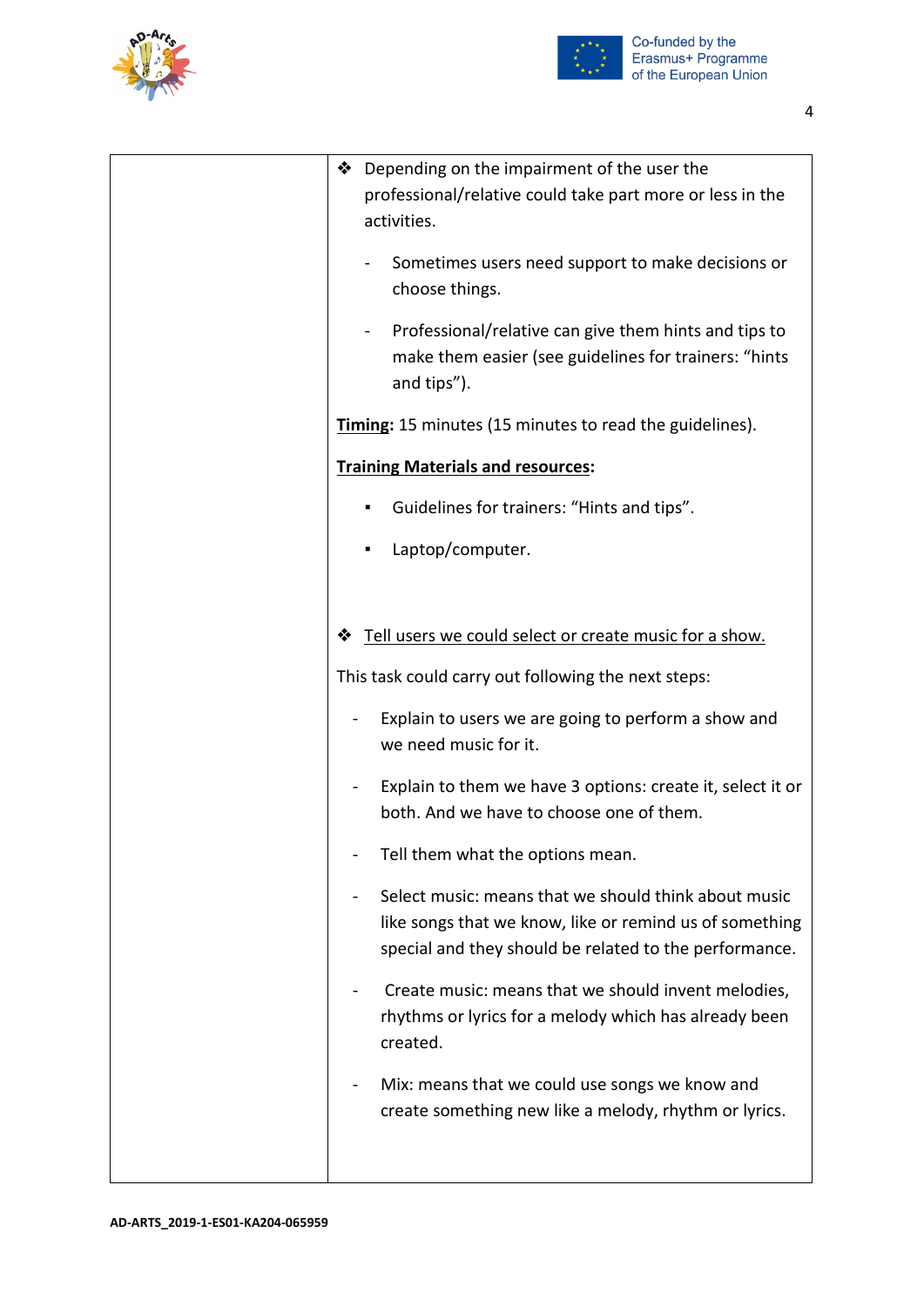



5

| Timing: 30 minutes (15 minutes with users and 15 minutes to<br>prepare everything before and after the action finishes).                                                                                     |
|--------------------------------------------------------------------------------------------------------------------------------------------------------------------------------------------------------------|
| <b>Training Materials and resources:</b>                                                                                                                                                                     |
| A presentation of the 3 options with examples (if<br>applicable).                                                                                                                                            |
| Laptop/computer.                                                                                                                                                                                             |
| Decide among everybody what we want: select or create<br>❖<br><u>or both (mix).</u>                                                                                                                          |
| The steps are:                                                                                                                                                                                               |
| Ask them their opinion about selecting, creating music<br>or mixing them previously presented. The<br>professional/relative can use the presentation of the 3<br>options with examples (again) if necessary. |
| Write the opinions on a board so they can see/read<br>them.                                                                                                                                                  |
| After that they can vote and professionals can write<br>them on the board.                                                                                                                                   |
| Once they decide it the professional/relative tells them<br>the results of the votes.                                                                                                                        |
| Timing: 45 minutes (30 minutes with users and 15 minutes to<br>prepare everything before and after the action finishes).                                                                                     |
| <b>Training Materials and resources:</b>                                                                                                                                                                     |
| A board to write what they think about every option<br>٠<br>or to write the ideas of the 3 options.                                                                                                          |
| The presentation of the 3 options with examples<br>above (if applicable).                                                                                                                                    |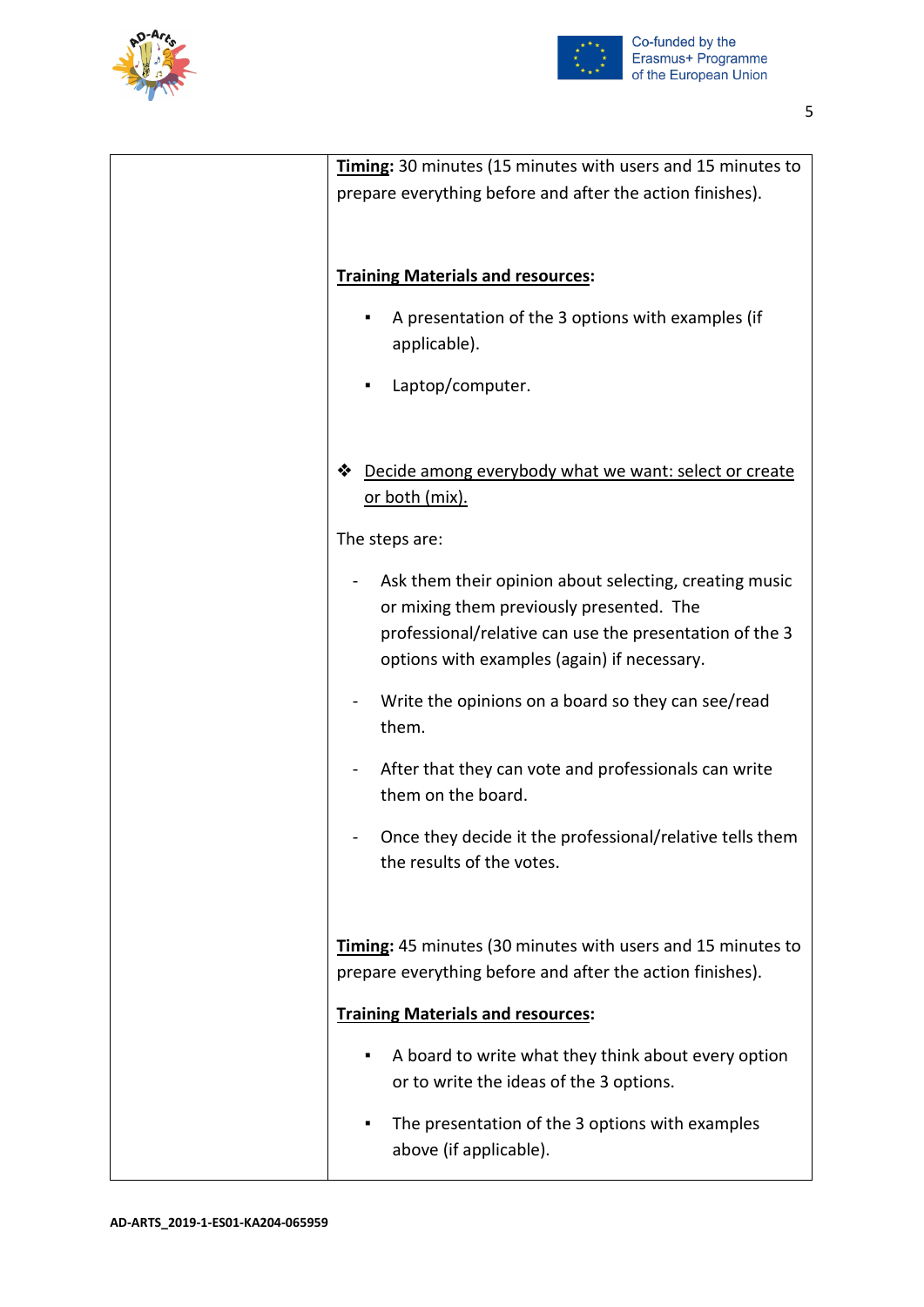



| ♦ Once it has been decided with the help of the<br>professional or relative, we start.                                                                                                      |
|---------------------------------------------------------------------------------------------------------------------------------------------------------------------------------------------|
| If we decide to select music:                                                                                                                                                               |
| ♦ Selecting music: the professional/relative proposes<br>several topics such as "seasons or flowers or a popular<br>singer".                                                                |
| The steps are:                                                                                                                                                                              |
| Professional/relative tells them what the topics are (for<br>example: seasons, flowers or a popular singer) (see<br>example: images to show the different topics or related<br>to the show) |
| After that he/she asks them what topic they would like<br>to choose.                                                                                                                        |
| PwD should choose one of them.                                                                                                                                                              |
| PwD chooses for example "seasons".                                                                                                                                                          |
| Timing: 30 minutes (20 minutes with users and 10 minutes to<br>prepare everything before and after the action finishes).                                                                    |
| <b>Training Materials and resources:</b>                                                                                                                                                    |
| Images to show the different topics or related to the<br>show.                                                                                                                              |
| Laptop or computer.                                                                                                                                                                         |
| Before starting professionals and PwD talk about the<br>topic chosen:                                                                                                                       |
| To help PwD professional/relative could ask some<br>questions about the topic they have chosen such as:                                                                                     |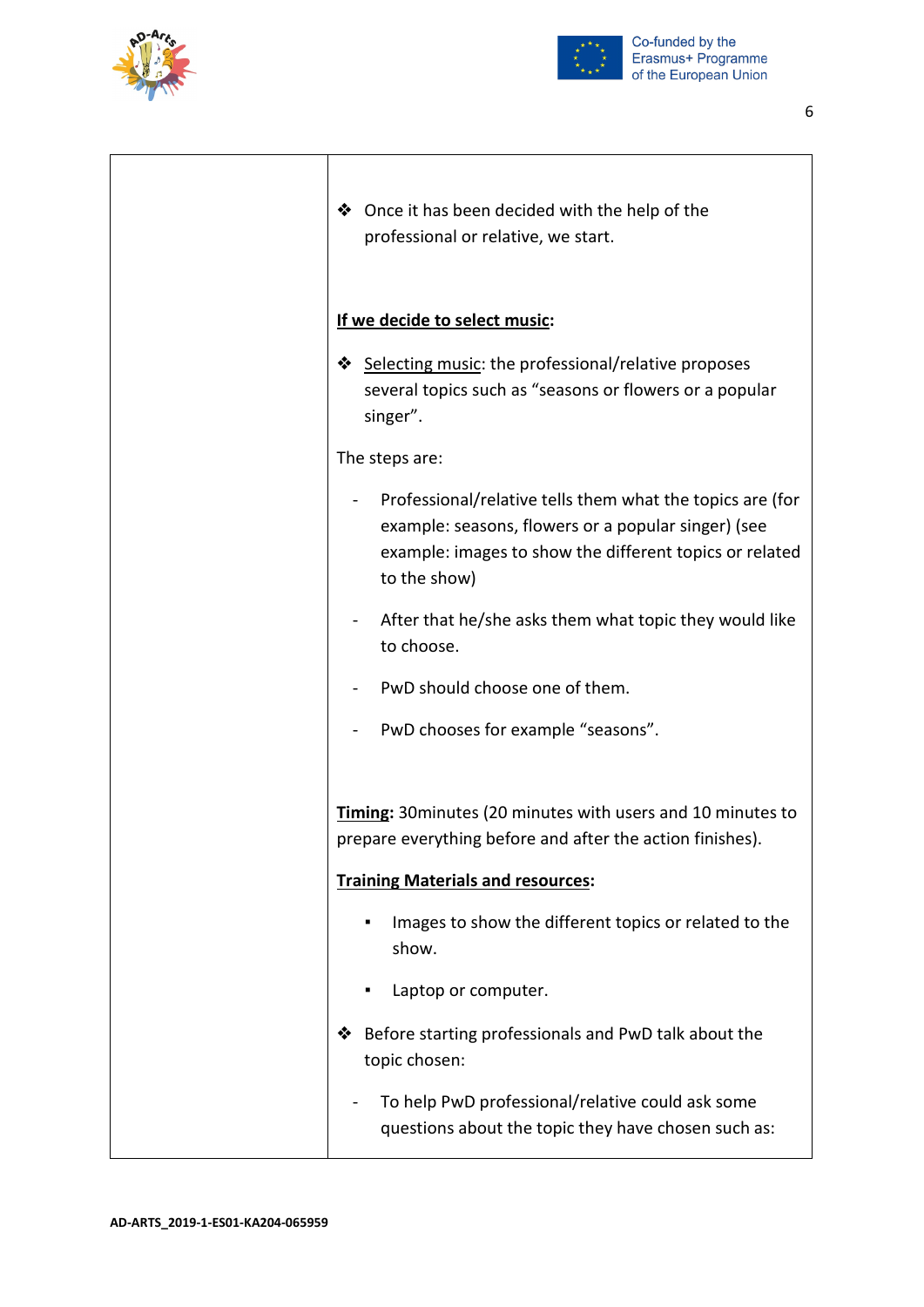



| What are they,                                                                                                                        |
|---------------------------------------------------------------------------------------------------------------------------------------|
| What happens in every season,                                                                                                         |
| What season is their favorite,                                                                                                        |
| etc.                                                                                                                                  |
| Timing: 20 minutes (15 minutes with users and 5 minutes to<br>prepare everything before and after the action finishes).               |
| <b>Training Materials and resources:</b>                                                                                              |
| A board to write some hints or tips to help them such<br>٠<br>as a drawing, letters, words, etc.                                      |
| They should think about songs with the 4 seasons or<br>❖<br>typical songs in each season.                                             |
| Professional/relative helps PwD by telling them some<br>words that appear in each season or asking them about<br>a song, for example: |
| For summer: any song where "beach,<br>♦<br>barbecue, or hot" appears.                                                                 |
| For autumn: any song where "leaves or rain"<br>♦<br>appears.                                                                          |
| Another way is asking them for typical songs: for<br>example:                                                                         |
| For winter: any song that we use to sing<br>♦<br>during this season. Professionals/relatives<br>could ask questions to help PwD.      |
| Timing: 35 minutes (30 minutes with users and 5 minutes to<br>prepare everything before and after the action finishes).               |
| <b>Training Materials and resources:</b>                                                                                              |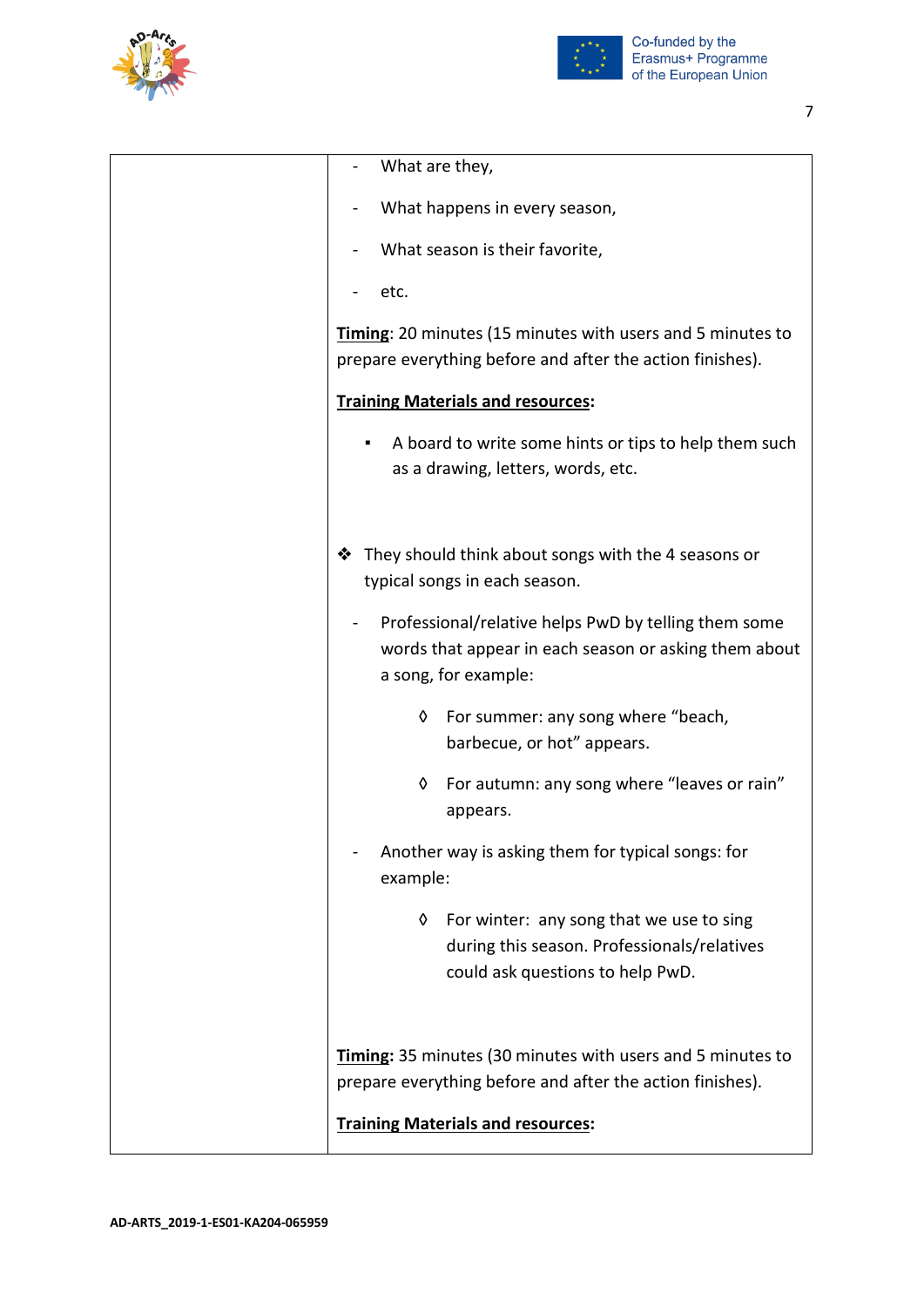



| A board to write some hints or tips to help them such<br>٠                                                                                                                                  |
|---------------------------------------------------------------------------------------------------------------------------------------------------------------------------------------------|
| as words of a song that a professional knows that<br>PwD remembers.                                                                                                                         |
|                                                                                                                                                                                             |
| If we decide to create music:                                                                                                                                                               |
| Create music: the professional/relative proposes several<br>❖<br>topics such as "seasons or flowers or a popular singer".                                                                   |
| The steps are:                                                                                                                                                                              |
| Professional/relative tells them what the topics are (for<br>example: seasons, flowers or a popular singer) (see<br>example: images to show the different topics or related<br>to the show) |
| After that He/she asks them what topic they would like<br>to choose.                                                                                                                        |
| PwD should choose one of them.                                                                                                                                                              |
| PwD chooses for example "seasons".                                                                                                                                                          |
|                                                                                                                                                                                             |
| <b>Timing:</b> 30 minutes (20 minutes with users and 10 minutes to<br>prepare everything before and after the action finishes).                                                             |
| <b>Training Materials and resources:</b>                                                                                                                                                    |
| Images to show the different topics or related to the<br>show.                                                                                                                              |
| Laptop or computer.                                                                                                                                                                         |
| Before starting professionals and PwD talk about the<br>topic chosen:                                                                                                                       |
| To help PwD professional/relative could ask some<br>questions about the topic they have chosen such as:                                                                                     |
| What are they,                                                                                                                                                                              |
| What happens in every season,                                                                                                                                                               |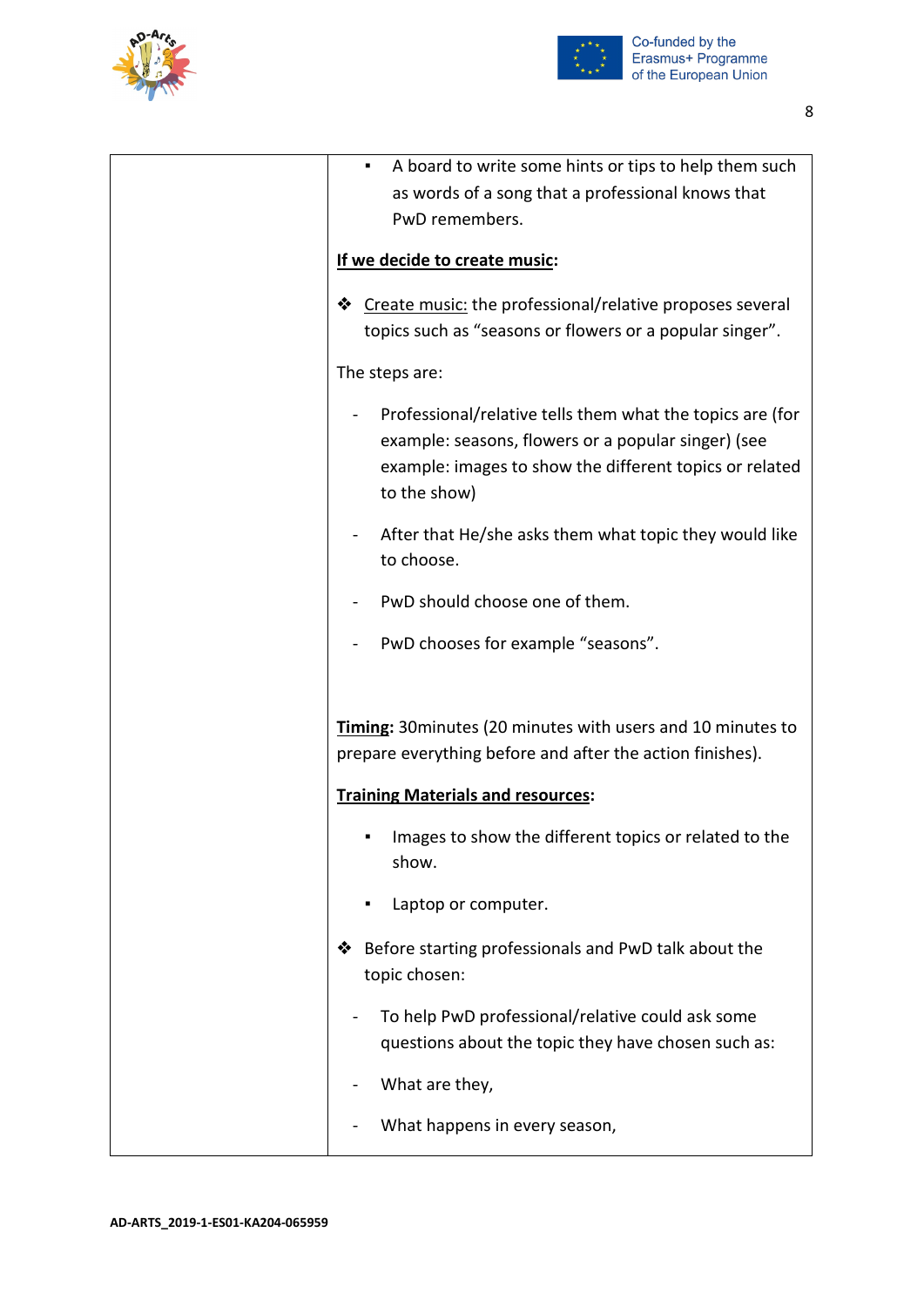



9

| What season is their favorite,                                                                                                                                                |
|-------------------------------------------------------------------------------------------------------------------------------------------------------------------------------|
| etc.                                                                                                                                                                          |
| Timing: 20 minutes (15 minutes with users and 5 minutes to<br>prepare everything before and after the action finishes).                                                       |
| <b>Training Materials and resources:</b>                                                                                                                                      |
| A board to write some hints or tips to help them such<br>٠<br>as a drawing, letters, words, etc.                                                                              |
| PwD creates music for each season. Professional/relative<br>❖<br>helps them to start with an example of a melody or a<br>rhythm with a musical instrument or body percussion. |
| If a melody is going to be created follow the next steps:                                                                                                                     |
| Professional/relative chooses a musical instrument (see<br>the guidelines to choose one).                                                                                     |
| Then, she/he plays a simple and short melody and<br>repeats it several times to memorize it (see the<br>guidelines to create a melody).                                       |
| PwD should repeat the melody singing with a word or a<br>syllable that fits in, for example: "tarara" "la" or "na".                                                           |
| Decide among all if the melody is good for the show, in<br>which part it should be or if they could add another<br>musical instrument.                                        |
| Timing: 90 minutes (40-45 minutes with users and 40<br>minutes to prepare everything before and after the action<br>finishes).                                                |
| <b>Training Materials and resources:</b>                                                                                                                                      |
| Guidelines to choose a musical instrument for a<br>melody.<br>Guidelines for trainers: how to create a melody.<br>٠                                                           |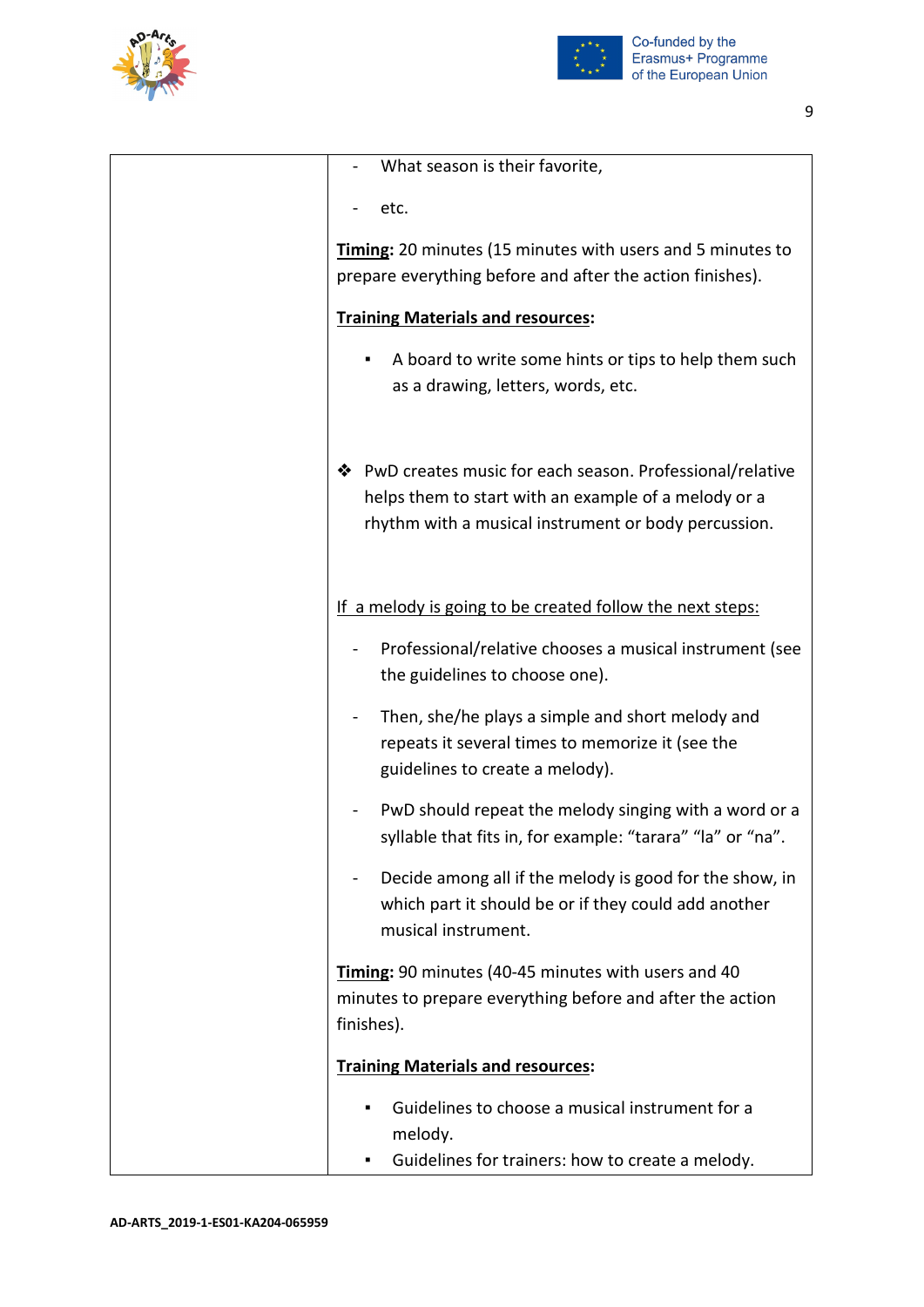



| Laptop or computer.<br>٠                                                                                                                                                                                                                  |
|-------------------------------------------------------------------------------------------------------------------------------------------------------------------------------------------------------------------------------------------|
| Musical instruments.                                                                                                                                                                                                                      |
| Tutorial                                                                                                                                                                                                                                  |
| If a melody is going to be created using ICTs follow the next<br>steps:<br>Professional/relative chooses a musical instrument (see<br>the guidelines to choose one).<br>Then, she/he plays a simple and short melody and                  |
| repeats it several times to memorize it (see the<br>guidelines to create a melody).                                                                                                                                                       |
| PwD should repeat the melody singing with a word or a<br>syllable that fits in, for example: "tarara" "la" or "na".                                                                                                                       |
| Decide among all if the melody is good for the show, in<br>which part it should be or if they could add another<br>musical instrument.                                                                                                    |
| Timing: 105 minutes (40-45 minutes with users and 60<br>minutes to prepare everything before and after the action<br>finishes).                                                                                                           |
| <b>Training Materials and resources:</b>                                                                                                                                                                                                  |
| Guidelines to choose a musical instrument for a<br>melody.<br>Guidelines for trainers: how to create a melody.<br>٠<br>Tablet, laptop or computer.<br>٠<br>Guidelines for trainers: how to use Toc&Roll app to<br>٠<br>create the melody. |
| If a rhythm is going to be created with a musical instrument<br>follow the next steps:                                                                                                                                                    |
| Professional/relative chooses a musical instrument (see<br>the guidelines to choose one).                                                                                                                                                 |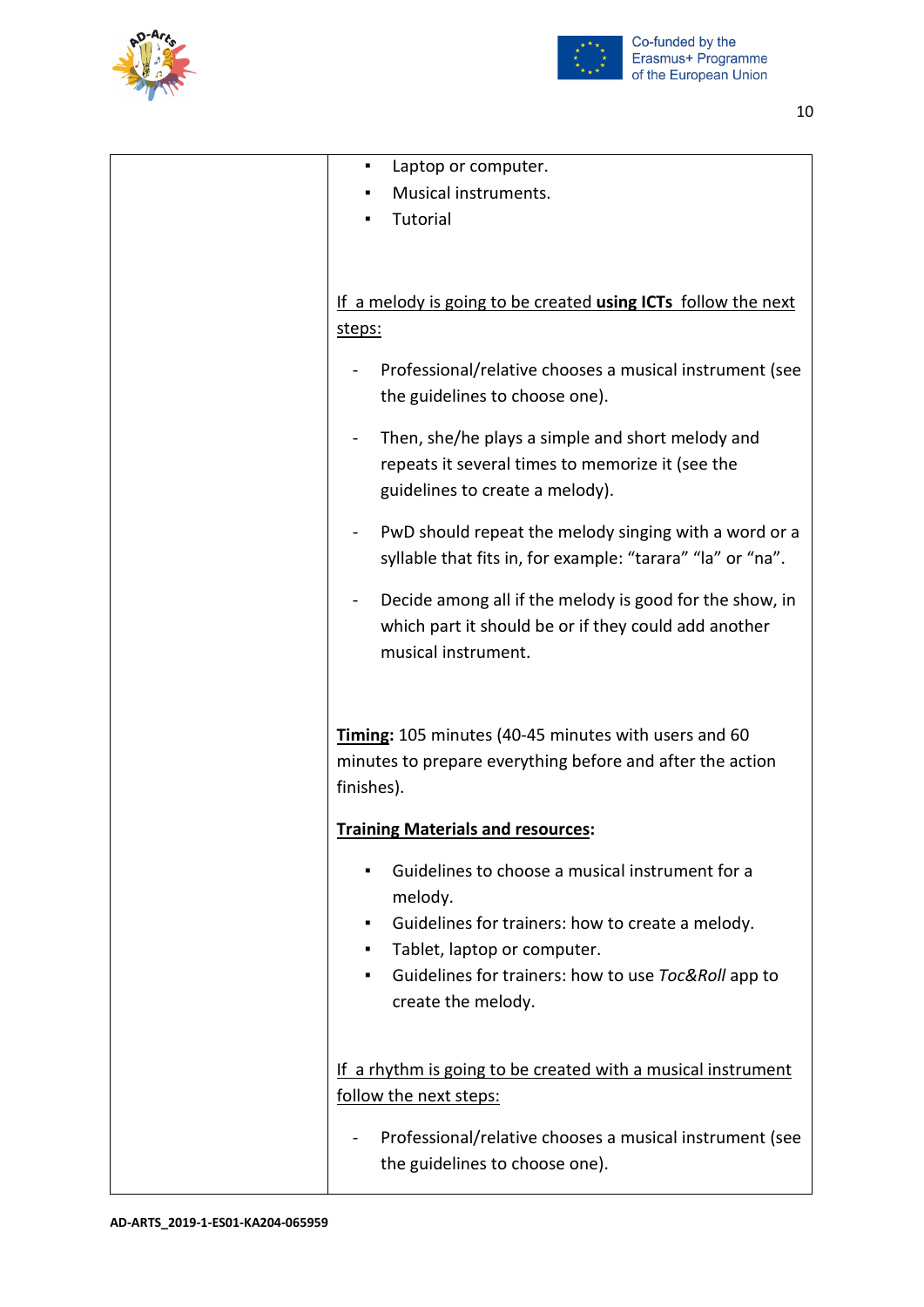



| Then, she/he plays an easy rhythm with the instrument<br>$\qquad \qquad \blacksquare$<br>and repeats it several times to memorize it (see the<br>guidelines to create a rhythm).<br>PwD should repeat the rhythm with a musical<br>instrument or by clapping hands (if there are not<br>enough instruments).<br>Decide among all if the rhythm is good for the show, in<br>which part it should be or if they could add another<br>one. |
|-----------------------------------------------------------------------------------------------------------------------------------------------------------------------------------------------------------------------------------------------------------------------------------------------------------------------------------------------------------------------------------------------------------------------------------------|
| Timing: 90 minutes (40-45 minutes with users and 40<br>minutes to prepare everything before and after the action<br>finishes).                                                                                                                                                                                                                                                                                                          |
| <b>Training Materials and resources:</b>                                                                                                                                                                                                                                                                                                                                                                                                |
| Guidelines to choose a musical instrument for<br>rhythm.<br>Guidelines for trainers: how to create a rhythm.<br>Musical instruments.<br>Laptop or computer.                                                                                                                                                                                                                                                                             |
| If a rhythm is going to be created using ICTs follow the next<br>steps:                                                                                                                                                                                                                                                                                                                                                                 |
| Professional/relative chooses a musical instrument (see<br>the guidelines to choose one).                                                                                                                                                                                                                                                                                                                                               |
| Then, she/he plays an easy rhythm and repeats it<br>$\qquad \qquad \blacksquare$<br>several times to memorize it (see the guidelines to<br>create a rhythm).                                                                                                                                                                                                                                                                            |
| PwD should repeat the rhythm using the electro drum<br>pads 24 application or by clapping hands (if there are<br>not enough devices).                                                                                                                                                                                                                                                                                                   |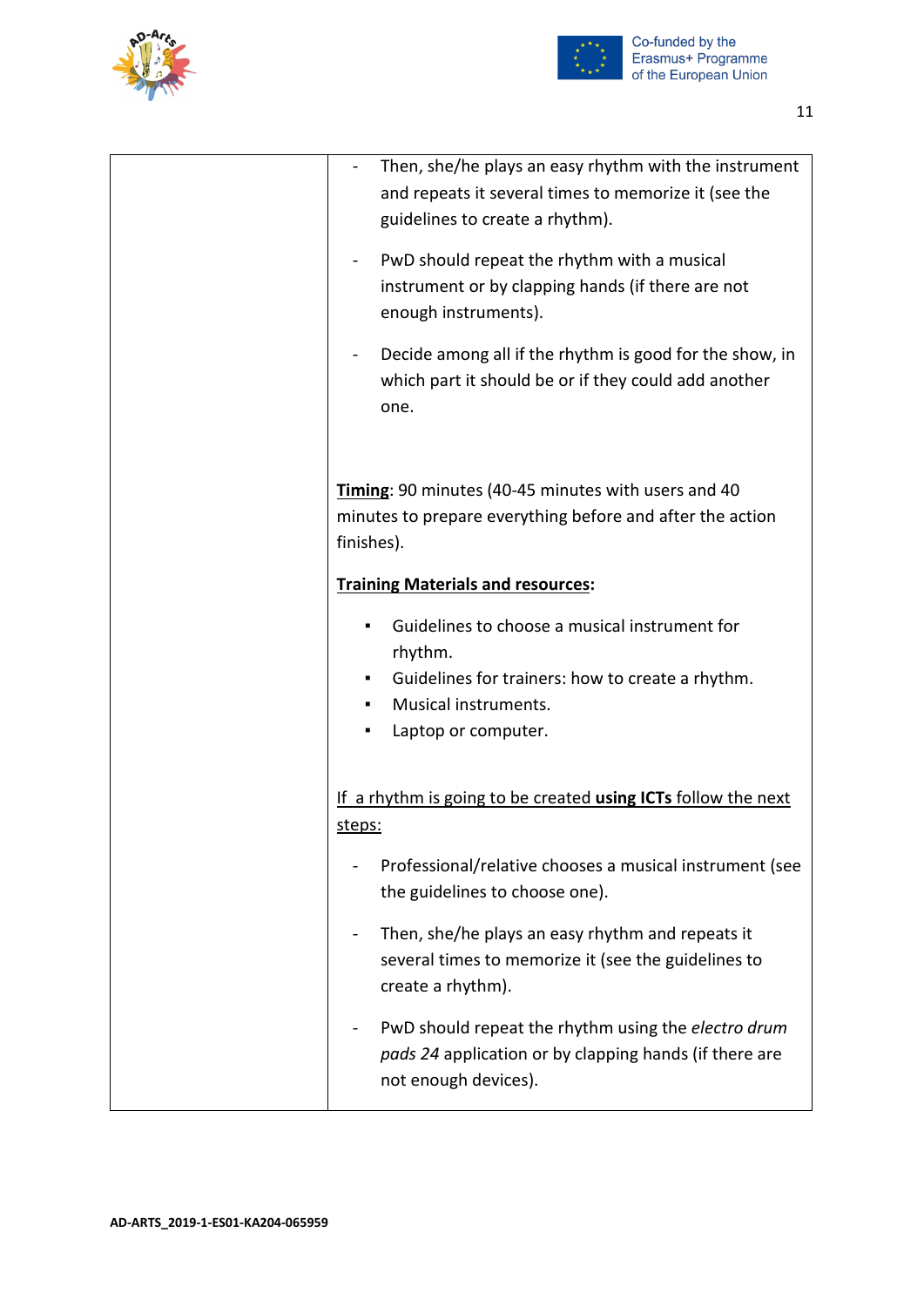



| Decide among all if the rhythm is good for the show, in<br>$\blacksquare$<br>which part it should be or if they could add another<br>one.                                                                                                                                                          |
|----------------------------------------------------------------------------------------------------------------------------------------------------------------------------------------------------------------------------------------------------------------------------------------------------|
| Timing: 105 minutes (40-45 minutes with users and 60<br>minutes to prepare everything before and after the action<br>finishes).                                                                                                                                                                    |
| <b>Training Materials and resources:</b><br>Guidelines to choose a musical instrument for<br>٠<br>rhythm.<br>Guidelines for trainers: how to create a rhythm.<br>٠<br>Guidelines for trainers: how to use Electro Drum Pads<br>٠<br>24 app to create a rhythm.<br>Tablet, laptop or computer.<br>٠ |
| If a rhythm is going to be created with body percussion<br>follow the next steps:<br>General information for trainers: What does body<br>percussion mean?                                                                                                                                          |
| Professional/relative thinks what parts of the body<br>he/she wants to play/use (see the guidelines: how to<br>create a rhythm with body percussion).                                                                                                                                              |
| Then, she/he plays an easy rhythm and repeats it<br>several times to memorize it (see the guidelines to<br>create a rhythm).                                                                                                                                                                       |
| PwD should repeat the rhythm after the professional<br>does.                                                                                                                                                                                                                                       |
| Decide among all if the rhythm is good for the show, in<br>which part it should be or if they could add another<br>one.                                                                                                                                                                            |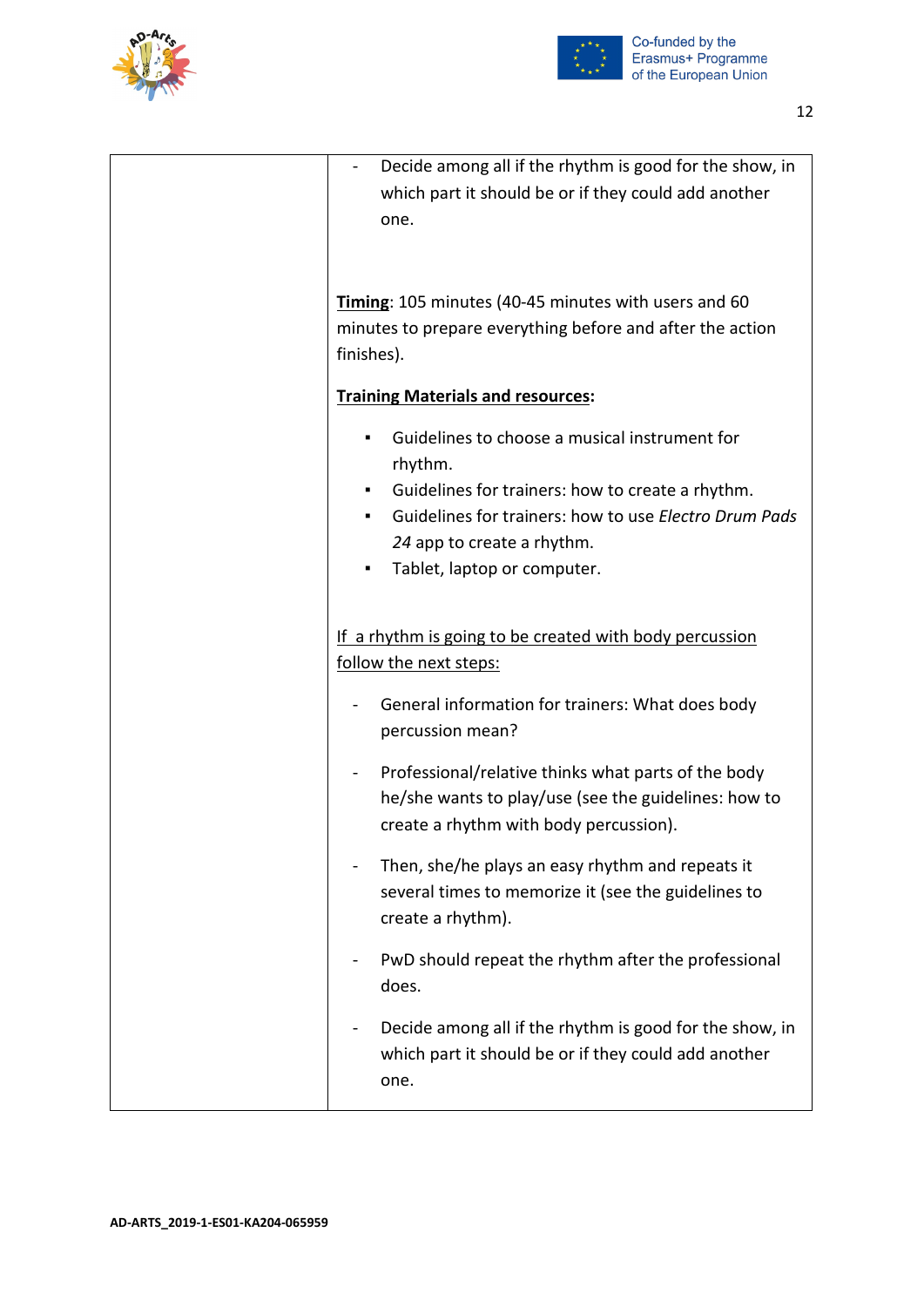



| Timing: 90 minutes (40-45 minutes with users and 40                                                                                                                                                                                                                                                                                                                                                                 |
|---------------------------------------------------------------------------------------------------------------------------------------------------------------------------------------------------------------------------------------------------------------------------------------------------------------------------------------------------------------------------------------------------------------------|
| minutes to prepare everything before and after the action                                                                                                                                                                                                                                                                                                                                                           |
| finishes).                                                                                                                                                                                                                                                                                                                                                                                                          |
| <b>Training Materials and resources:</b>                                                                                                                                                                                                                                                                                                                                                                            |
| Guidelines for trainers: how to create a rhythm.<br>٠<br>General information for trainers: What does body<br>٠.<br>percussion mean?<br>Guidelines to do body percussion.<br>$\blacksquare$<br>Guidelines for trainers: how to create a rhythm with<br>$\blacksquare$<br>body percussion addressed to PwD.<br>Laptop/computer.<br>٠<br>Tutorials.<br>Another way to do it is changing the lyrics of a known<br>song. |
| The steps for this task are:                                                                                                                                                                                                                                                                                                                                                                                        |
| Professionals/relatives could choose the song (see<br>$\blacksquare$<br>guidelines for trainers: how to change the lyrics of a<br>known song).                                                                                                                                                                                                                                                                      |
| Then, He/she explains to them that they are going to<br>change the lyrics.                                                                                                                                                                                                                                                                                                                                          |
| Everyone should think about what the topic of the song<br>is.                                                                                                                                                                                                                                                                                                                                                       |
| It is recommended to start lyrics by the professional to<br>help PwD.                                                                                                                                                                                                                                                                                                                                               |
| Timing: 90 minutes (40-45 minutes with users and 40<br>minutes to prepare everything before and after the action<br>finishes).                                                                                                                                                                                                                                                                                      |
| <b>Training Materials and resources:</b>                                                                                                                                                                                                                                                                                                                                                                            |
| Guidelines for trainers: how to change the lyrics of a<br>known song.<br>Tutorial<br>❖ Once the song is finished they can use the BandLab app<br>to record the new song.                                                                                                                                                                                                                                            |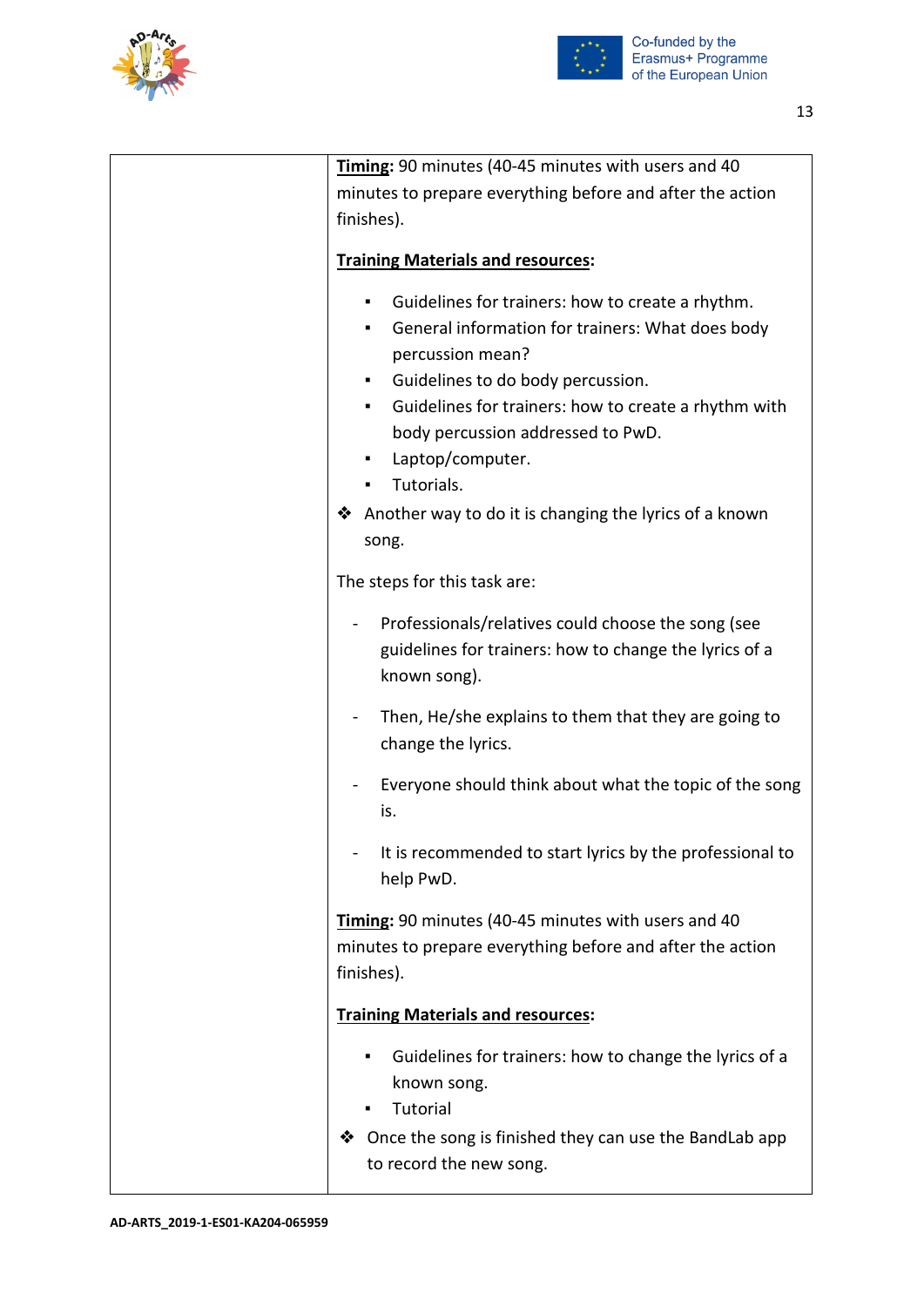



|                        | Timing: 120 minutes/ 2 workshops (Each workshop: 45                                                                         |
|------------------------|-----------------------------------------------------------------------------------------------------------------------------|
|                        | minutes with users and 15 minutes to prepare everything                                                                     |
|                        | before and after the action finishes).                                                                                      |
|                        | <b>Training Materials and resources:</b>                                                                                    |
|                        |                                                                                                                             |
|                        | Guidelines for trainers: how to use BandLab app.                                                                            |
|                        | Tutorial                                                                                                                    |
|                        | Guidelines for using ICT with PwAD.<br>❖                                                                                    |
| PA. Can we sing like a | <b>Explanation (what to do)</b>                                                                                             |
| choir?                 | ❖ Showing different choirs (mix, school choir, local choir,<br>gospel) singing different kinds of songs.                    |
|                        | This task is important there could be people that have never<br>seen a choir or maybe they only think of one kind of choir. |
|                        | Timing: 60 minutes (30 minutes with users and 30 minutes to<br>prepare everything before and after the action finishes).    |
|                        | <b>Training Materials and resources:</b>                                                                                    |
|                        | Laptop/computer/tablet, etc.                                                                                                |
|                        | Explaining what a choir is.<br>❖                                                                                            |
|                        | See guidelines for trainers:                                                                                                |
|                        | What a choir is and see what a choir is addressed to<br>PwD (this is general information for trainers).                     |
|                        | Timing: 30 minutes (15 minutes with users and 15 minutes to<br>prepare everything before and after the action finishes).    |
|                        | <b>Training Materials and resources:</b>                                                                                    |
|                        | Laptop/computer/tablet, etc.<br>٠                                                                                           |
|                        | Guidelines for trainers: what a choir is.                                                                                   |
|                        | Guidelines for trainers: explanation of what a choir is<br>addressed to PWD.                                                |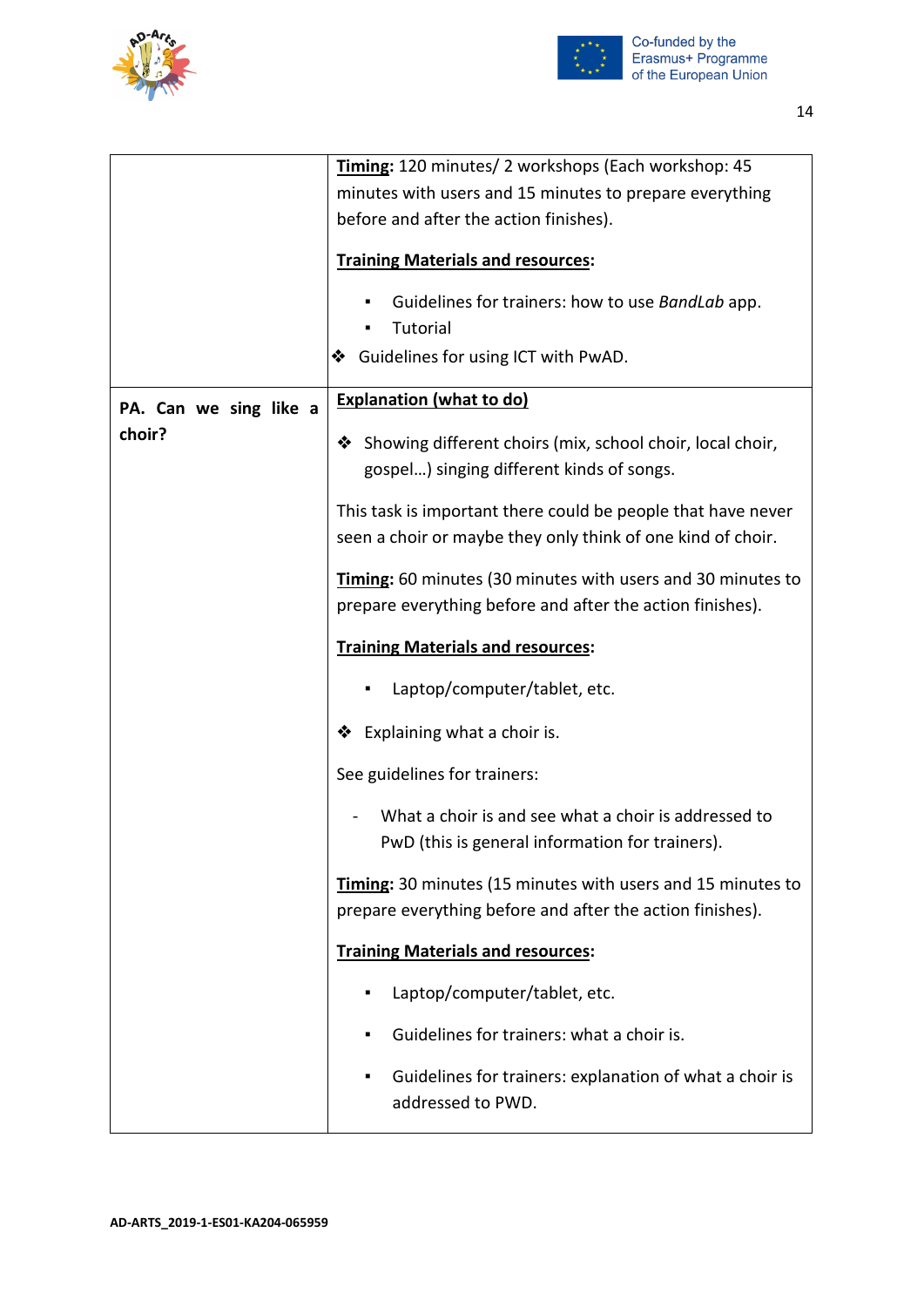



| ❖ Choosing songs that they know. If the<br>professional/relative knows that she/he can prepare the<br>lyrics of different songs or PwD can choose them.                                                             |
|---------------------------------------------------------------------------------------------------------------------------------------------------------------------------------------------------------------------|
| Prepare lyrics of different songs that PwD know in a<br>song book (see guidelines for trainers: how to prepare<br>the lyrics).                                                                                      |
| Share them with PwD.                                                                                                                                                                                                |
| Turn the CD player on or any device for listening to<br>music before singing.                                                                                                                                       |
| It is preferred to listen to the songs in the same order<br>as the song book (see an example of a song book).                                                                                                       |
| Timing: 120 minutes/ 2 workshops (Depending on the<br>number of users the timing will last between $40 - 50$ minutes<br>and 10 minutes to prepare everything before and after the<br>action finishes per workshop). |
| <b>Training Materials and resources:</b>                                                                                                                                                                            |
| Laptop/computer/tablet, etc.                                                                                                                                                                                        |
| CD player/Mp4.<br>٠                                                                                                                                                                                                 |
| Guidelines for trainers: how to prepare lyrics in a song<br>book.                                                                                                                                                   |
| Example of a song book.                                                                                                                                                                                             |
| Trying to sing songs all together.<br>❖                                                                                                                                                                             |
| Turn the CD player on or any device for listening to<br>music and start singing.                                                                                                                                    |
| Encourage everyone to sing the songs. It is preferred to<br>sing the songs in the same order as the song book (see<br>Guidelines for trainers: how to engage PwD to sing as a<br>choir).                            |
| Timing: 50 minutes per workshop (with users).                                                                                                                                                                       |
| <b>Training Materials and resources:</b>                                                                                                                                                                            |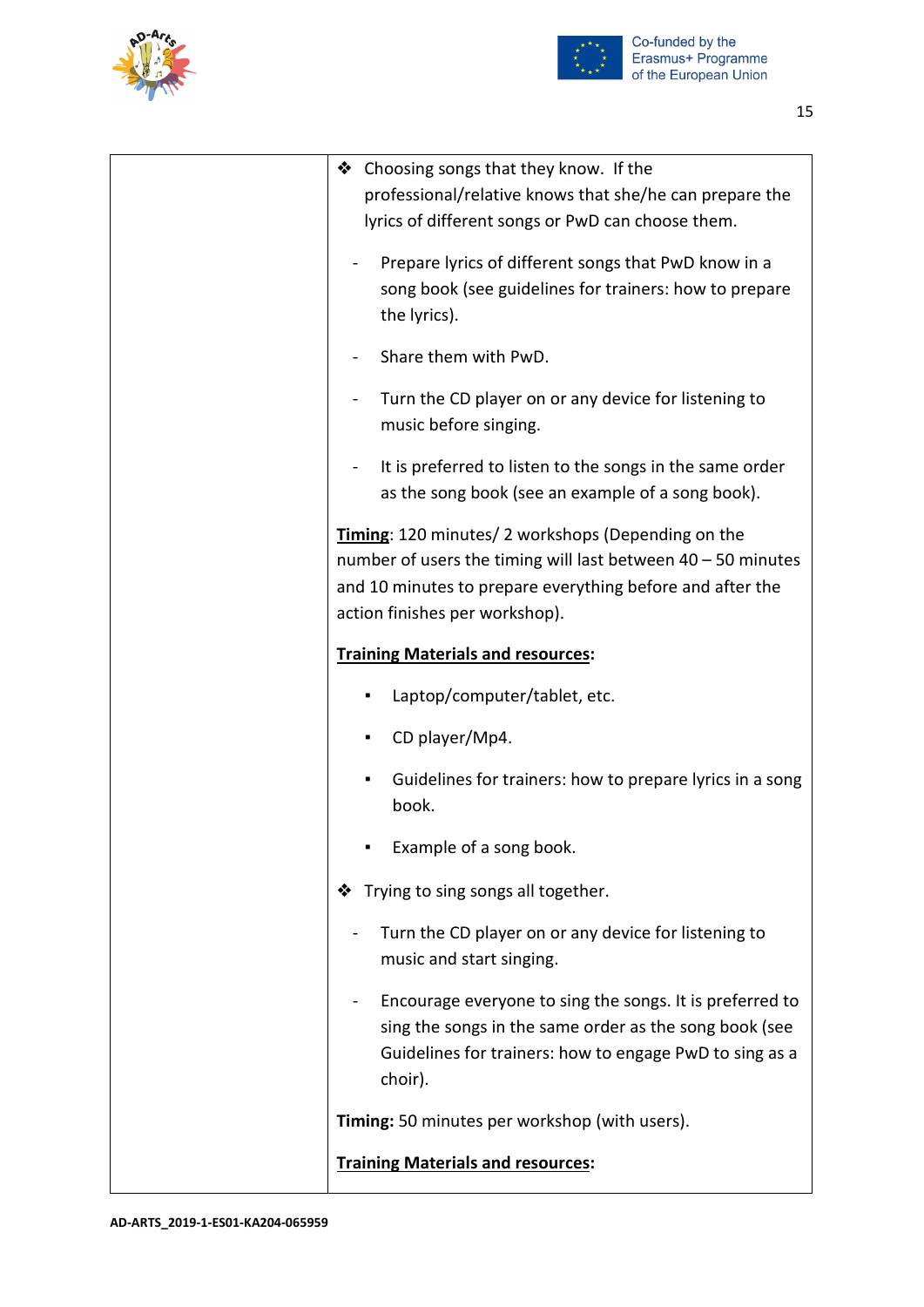



|                              | Laptop/computer/tablet, etc.<br>٠                                                                                                                       |
|------------------------------|---------------------------------------------------------------------------------------------------------------------------------------------------------|
|                              | CD player/Mp4.                                                                                                                                          |
|                              | Example of a song book.                                                                                                                                 |
|                              | Guidelines for trainers: how to engage PwD to sing as<br>a choir.                                                                                       |
|                              | Choosing the song that the lyrics have been changed to<br>❖<br>the above action and singing it.                                                         |
|                              | Prepare the lyrics on a sheet of paper. It is important to<br>write them in capital letters or big enough so they can<br>read them without any problem. |
|                              | Tell PwD that everyone is going to sing the song that<br>they have created.                                                                             |
|                              | Encourage them to sing.                                                                                                                                 |
|                              | It could be good if a professional/relative sings it first<br>so PwD can listen to it and they can start little by little.                              |
|                              | Timing: 60 minutes (50 minutes with users and 10 minutes to<br>prepare everything before and after the action finishes).                                |
|                              | <b>Training Materials and resources:</b>                                                                                                                |
|                              | Laptop/computer/tablet, etc.                                                                                                                            |
|                              | Guidelines for trainers: how to prepare lyrics.                                                                                                         |
|                              | Guidelines for trainers: how to engage PwD to sing.                                                                                                     |
| EA. Ok, let's play and sing. | <b>Explanation (what to do)</b>                                                                                                                         |
|                              | Performance the activity: showing the materials and<br>❖<br>singing or playing the songs they have chosen.                                              |
|                              | Prepare the environment (see how to prepare the<br>environment).                                                                                        |
|                              | Explain to PwD that they are going to perform the<br>songs for the rest of the users.                                                                   |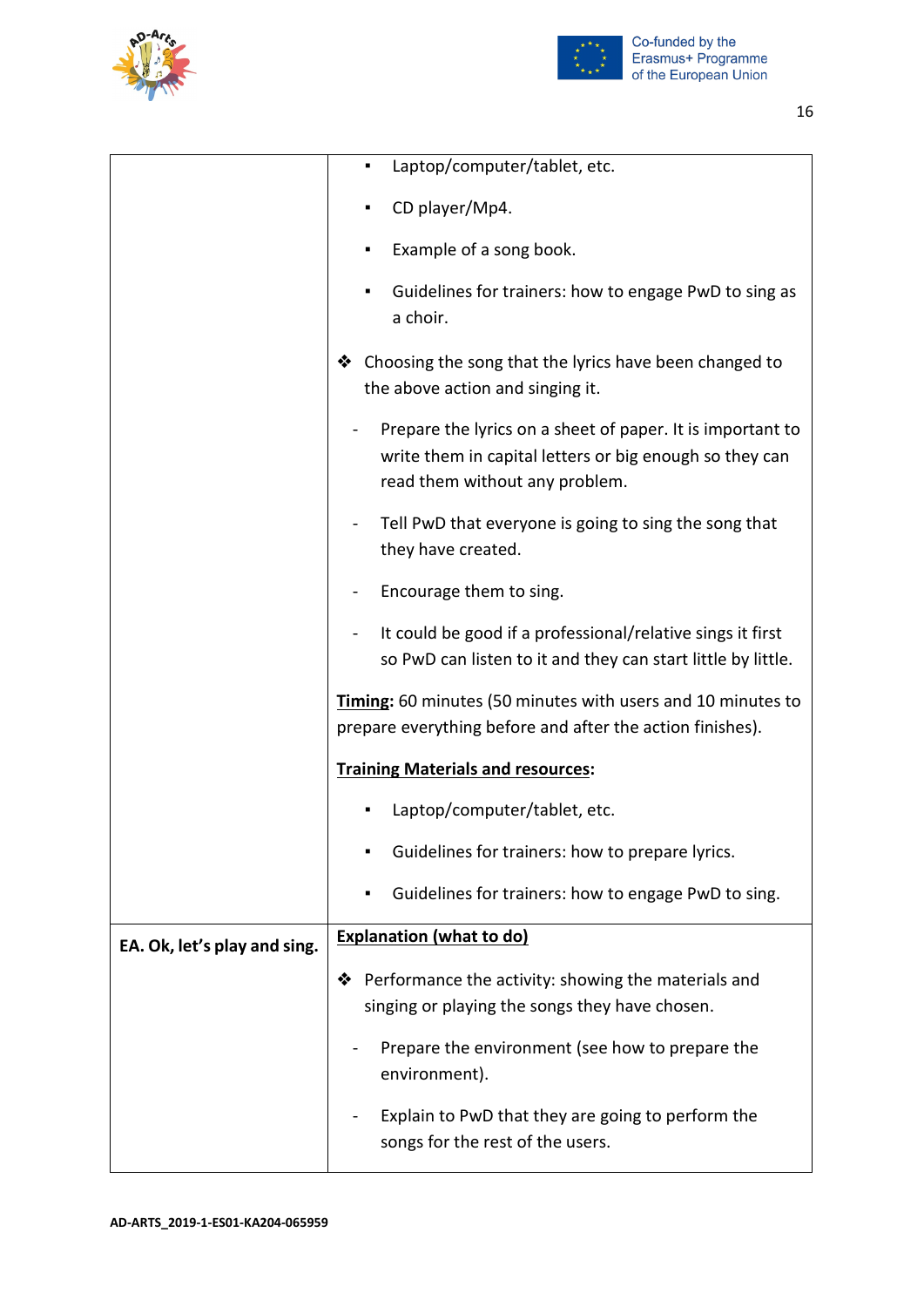



|                           | Before starting professional should activate PwD                                                                                                                                                                                                                                                                                                                                |
|---------------------------|---------------------------------------------------------------------------------------------------------------------------------------------------------------------------------------------------------------------------------------------------------------------------------------------------------------------------------------------------------------------------------|
|                           | following the next steps:                                                                                                                                                                                                                                                                                                                                                       |
|                           | Firstly, professionals/relatives remind them what<br>♦                                                                                                                                                                                                                                                                                                                          |
|                           | they are going to perform.                                                                                                                                                                                                                                                                                                                                                      |
|                           | Then, practice the lyrics.<br>♦                                                                                                                                                                                                                                                                                                                                                 |
|                           | Finally, sing the song several times.<br>♦                                                                                                                                                                                                                                                                                                                                      |
|                           | Once we are ready: Let's perform!                                                                                                                                                                                                                                                                                                                                               |
|                           | Timing: 1 hour.                                                                                                                                                                                                                                                                                                                                                                 |
|                           | <b>Training Materials and resources:</b>                                                                                                                                                                                                                                                                                                                                        |
|                           | Laptop/computer/tablet, etc.                                                                                                                                                                                                                                                                                                                                                    |
|                           | Guidelines for trainers: how to prepare the<br>environment.                                                                                                                                                                                                                                                                                                                     |
|                           | <b>Training Materials and Resources</b>                                                                                                                                                                                                                                                                                                                                         |
|                           | ❖ Guidelines for trainers: explanation on how they can<br>perform the activity (the example: The seasons).                                                                                                                                                                                                                                                                      |
|                           | Guidelines for trainers: how to engage PwD to carry on<br>❖<br>the activity                                                                                                                                                                                                                                                                                                     |
|                           | Lyrics of the songs.<br>❖                                                                                                                                                                                                                                                                                                                                                       |
| EA. ICTs or Apps that can | Toc&Roll                                                                                                                                                                                                                                                                                                                                                                        |
| help to develop the Music | Toc & Roll is a music composition app for kids. With this tool<br>we are able to compose songs with great ease thanks to its<br>simple and intuitive graphic interface. In Toc & Roll we will<br>only find 9 different instruments that reproduce their own<br>characteristic melody, which we can include in a timeline to<br>create our own songs from these simple melodies. |
|                           | Toc & Roll stands out for its simplicity, which is why the<br>sounds coming from the instruments are authentic sounds<br>from those instruments and not from synthesizers. As we<br>have mentioned before, there are 9 different instruments to<br>choose from: piano, xylophone, guitar, violin, drums,<br>saxophone, trumpet, bass and maracas. We also have the              |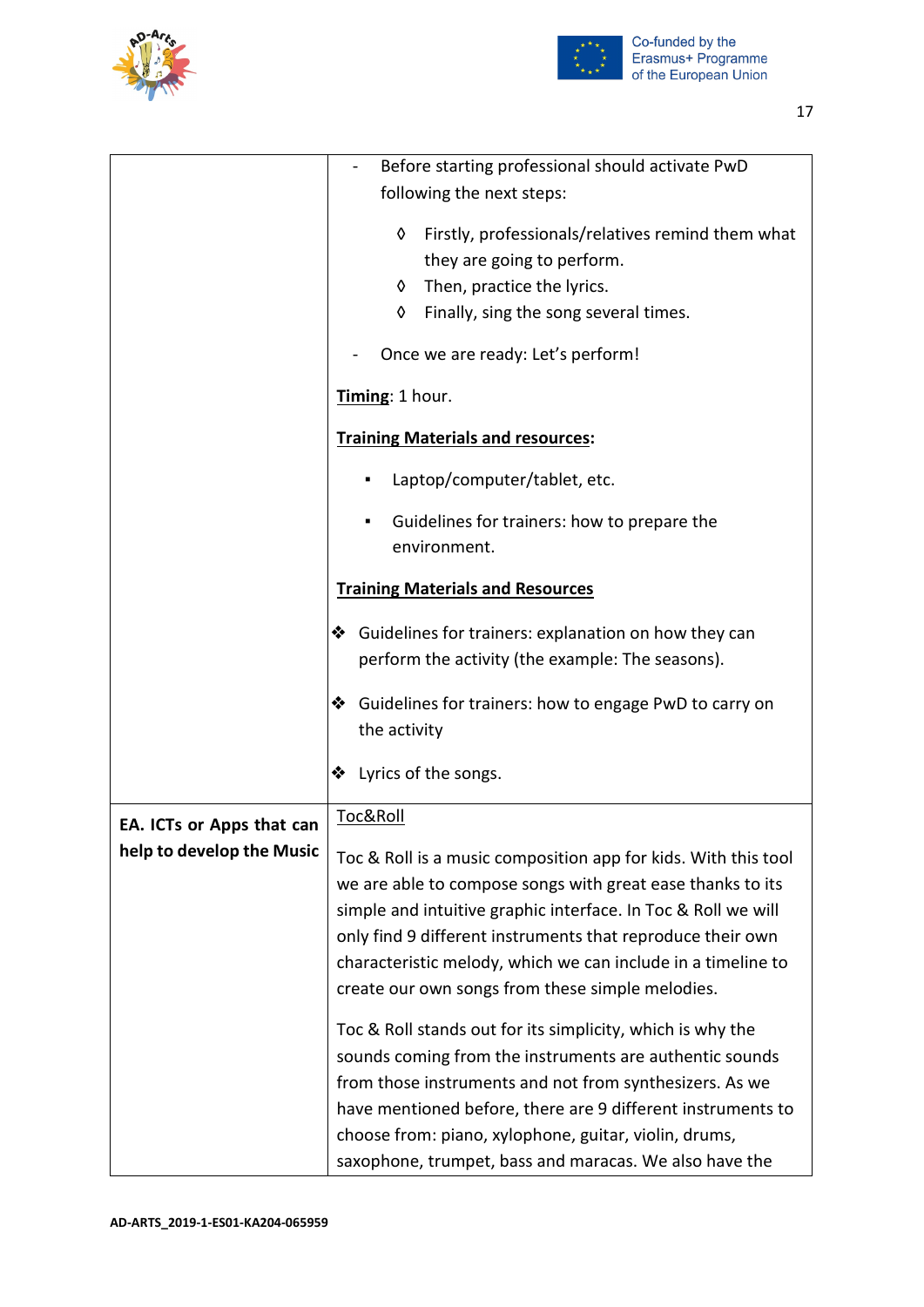



possibility of adding our own voice to join it together to our melody.

### [MusiQuest](https://apps.apple.com/MusiQuest)

MusiQuest is defined as a creative way to learn music. It is an inventive experience intended to make the use of this application into a musical adventure for both children and adults.

With MusiQuest we will be able to compose songs with more than 75 real instruments by means of blocks; we will have access to guided lessons on the use of the application and musical composition, availability of more than five hundred rhythms, etc.

### [LOOPMAIL](https://apps.apple.com/YATATOY)

LOOPMIAL is a handcrafted animation and sound construction kit. This application is a great application to make the little ones and older learn to create music.

The possibilities for creation are endless. With its simple interface and friendly composition structure, creating musical sequences is very easy. To create songs, we will only have to drag pre-built melodic, rhythmic or movement bases to a very simple timeline. We can add up to four different melodies for, represented by animals, to have more combination possibilities. The app is 4.49USD

## [Electro Drum Pads 24](https://play.google.com/store/apps/details?id=com.paullipnyagov.electrodrumpads24)

Electro Drum Pads 24 - Music & Beat Maker is a common type of application available from both Apple and Google stores. The choice of this application over others is due to its graphic simplicity and its ease of learning how to start composing rhythms and melodies.

This application is a very easy to use rhythm creator, totally focused on electronic music. It allows adding pre-created bases to modify them in real time according to our